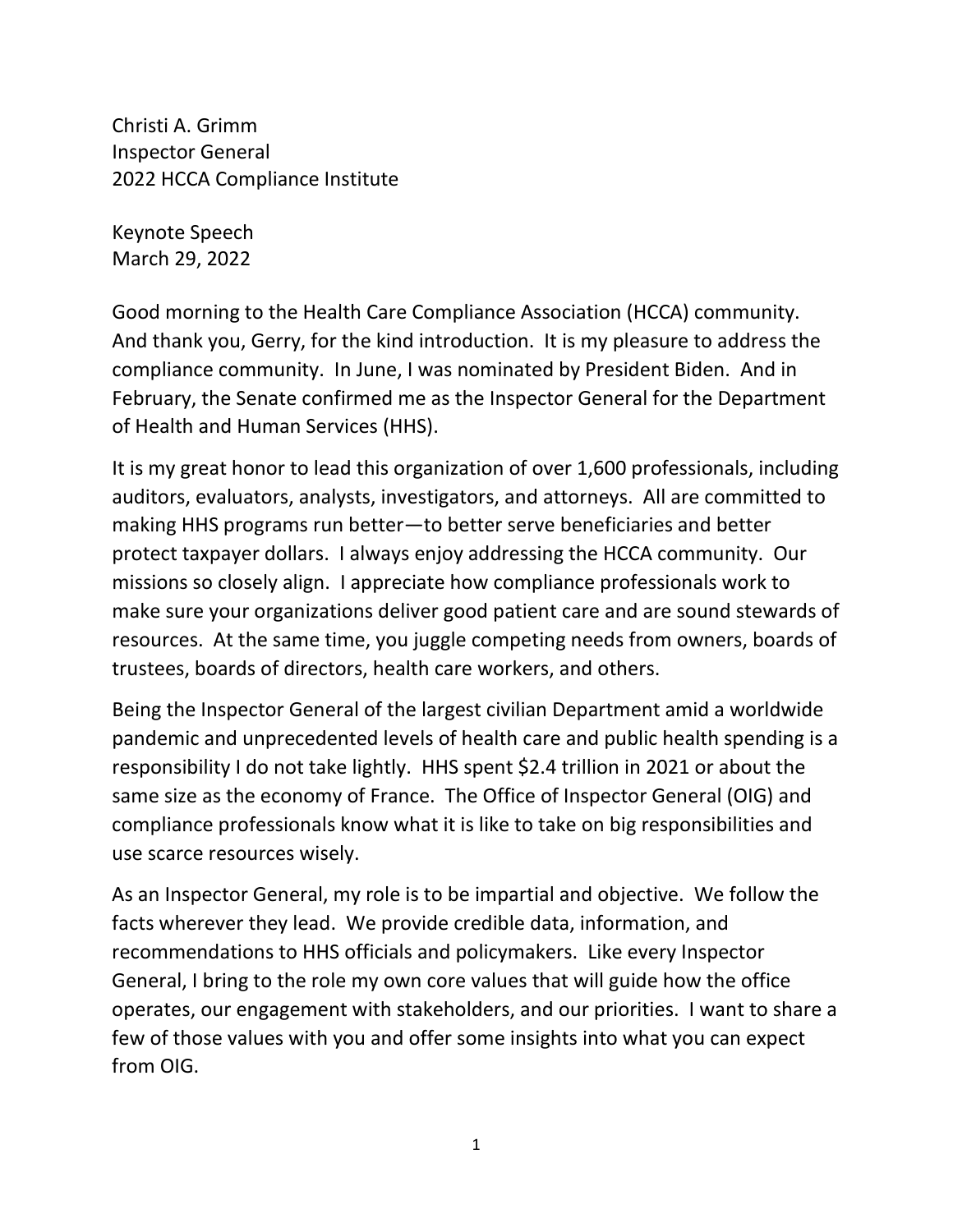The four values I want to highlight today are people-focused results, pragmatism, preparedness, and transparency.

Especially in times of uncertainty, when there is no precise instruction manual and few easy answers, our core values guide and sustain us.

I credit my grandfather for many of the values that guide me, values that have shaped my career in public service, and values that translate well to the work we are focused on at OIG. Throughout my childhood, my grandfather, Albert Mackenson was the head of the Public Works Department in Edgewater, Colorado. Edgewater spans about a mile in each direction and is close enough to Denver to be able to bike in for work but far enough away to retain a small-town feel.

"Mack," as my grandfather was known, kept the town of Edgewater running. He was in charge of quite a bit. He ensured that the parking lots at City Hall were striped, so people knew where to park. He helped residents understand city codes for raking leaves and garbage removal. He responded to unplanned incidents such as broken water pipes. His work allowed the town to run effectively and efficiently. And his work ultimately served to improve the lives of the people who lived there. This work made a lasting impression on me and shaped the trajectory of my public service career.

You never really pay much attention to your water or sewer when it's working, right? You turn on a faucet and water flows out, flush the toilet and the waste drains away. But when it's not working, you really notice. Mack understood that when critical needs are not met, it creates a significant disruption. His was not always glamorous work, but he did not allocate his time and effort based on what was most glamorous or fun. Instead, he placed value on what was most critical, like being sure the water flows, planning ahead so that infrastructure is sturdy enough to sustain blows, and communicating clearly so town residents knew what was expected of them and where to go if they had concerns.

His values were people-focused, pragmatism, preparedness, and transparency. Those values speak compellingly to the work of oversight and compliance. They are front-of-mind for me as an Inspector General.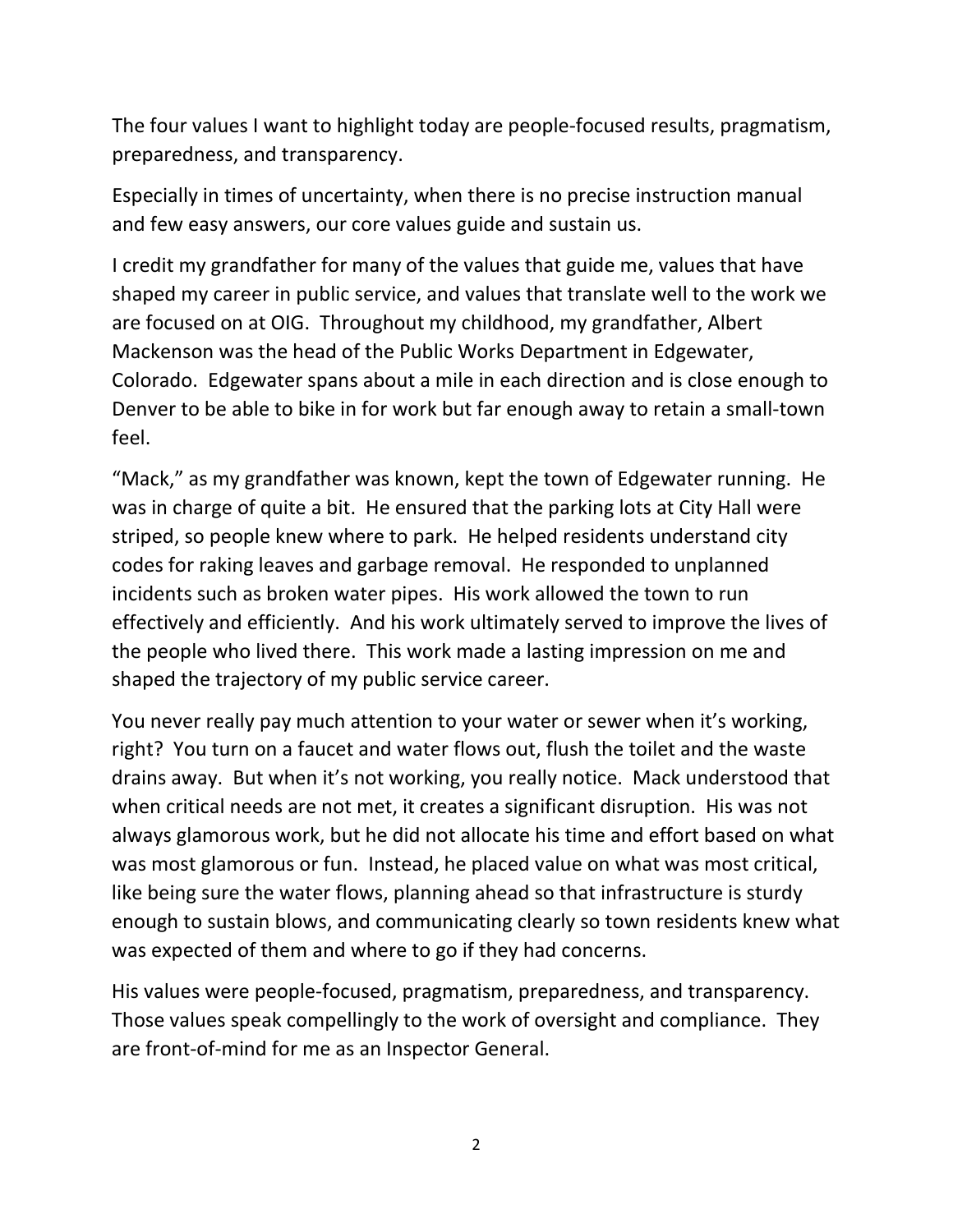And I believe they are values shared by the compliance community that can guide the work we do, collectively, to improve our Nation's health care system.

This morning, I want to first update you on our OIG Modernization Initiative. Then I want to talk about some of the work we are doing that is infused with Mack's four core values.

First, the update on the modernization initiative. OIG's modernization initiative aims to enhance the accessibility and usability of OIG's publicly available data and information. We are investing resources to make program integrity and compliance easier across the health care industry. The modernization initiative builds on OIG's long history of providing information and guidance to the health care industry. As the health care compliance profession began taking shape in the 1990s, OIG recognized the demand for more information and that the developing compliance profession could put more guidance to good use. Since then, OIG and the compliance community have worked closely together—and this partnership has always paid dividends.

The modernization initiative started in 2021 with a needs assessment. We reached out to you. We asked about your needs and preferences, and how we can most helpfully modernize the program integrity and compliance information OIG provides.

We appreciate the valuable feedback that HCCA members have provided. Thank you for taking the time to attend roundtables or respond to our Request for Information. Your feedback will be invaluable to OIG's modernization effort.

Three big takeaways from your feedback are:

*First, you value OIG's publicly available resources*. That is great to hear! And you are interested in more ways to use them to educate stakeholders. We received feedback about making it easier for you to use OIG's information for a variety of audiences and purposes. You would like more videos, podcasts, infographics, data toolkits, and Frequently Asked Questions.

*Second, you would like more ways to connect the dots*. It's not enough to have the most recent audit or corporate integrity agreement (CIA). You want more information about how it fits with our other related work.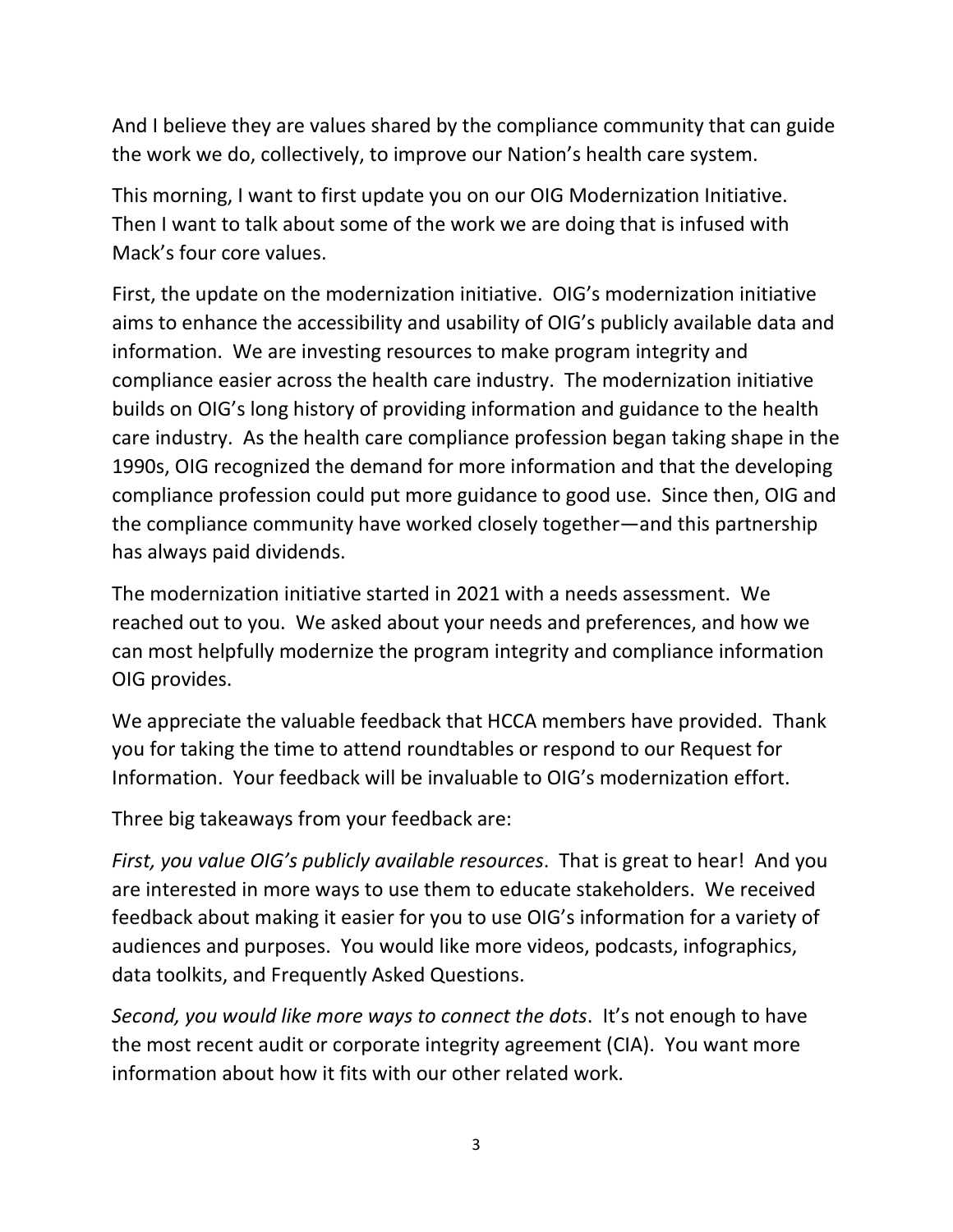*Third, you would benefit from better, more searchable data and interactive tools that help put more of our information at your fingertips, faster*. For example, you said OIG's work plan is valuable information used regularly, but we could make it even better and more useable for you.

As health care grows more complex, organizational priorities are in constant competition. You said that more, better, and up-to-date information from OIG can help keep compliance a top priority at your organizations.

We will continue to work closely with the compliance community and other stakeholders to modernize in a way that best serves the community's needs and our shared goals.

With that update, I want to turn to the values that guide our work and some of OIG's top priorities, starting with people-focused results.

If asked, "what is most important to you about OIG's work", my answer is: the possibility of driving positive change in HHS programs and in the lives of the people they serve. To do this, it is critically important that we get fraudsters off the streets, protect patients from harm, find misspent funds, reduce improper payments, and ferret out mismanagement. We must ensure that taxpayer dollars are being used for their intended purposes to improve the health and well-being of beneficiaries. This is how I think of people-focused results for the OIG.

Achieving people-focused results also means: (1) helping HHS safeguard the integrity of their programs, (2) making recommendations to improve program effectiveness and efficiency, (3) conducting work that shines light on quality of care and health disparities, and (4) helping honest providers who want to do the right thing. Our work does not end at making an arrest, issuing an audit, or publishing guidance. Those actions are starting points. We then amplify them to push for meaningful, systemic change. To make meaningful progress, we must be relentless in our focus on results.

Let me offer some examples from our enforcement portfolio.

Since March 2020, we have been laser focused on preventing, detecting, and taking swift action against COVID-19 fraud schemes. We are combating fraud that jeopardizes public health efforts. These are brazen attempts to take advantage of a pandemic and peoples' fears. OIG and our law enforcement partners have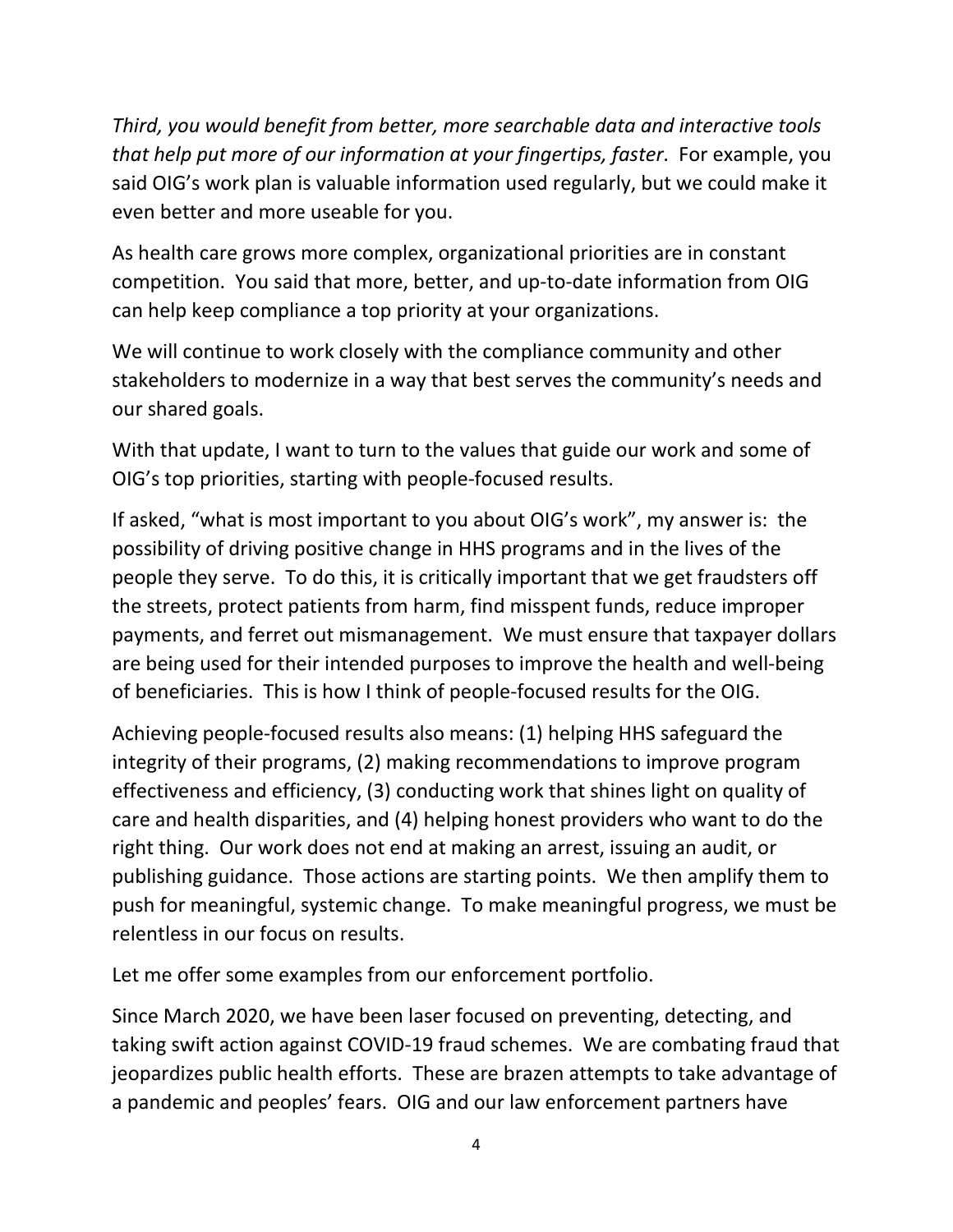received thousands of complaints related to COVID-19 fraud. Scams like setting up fake testing sites in parking lots just to steal people's identity or charging patients for fake COVID-19 treatments and falsified vaccine cards. a provider billing over \$100 million to a COVID-19 program for surgeries and services that never happened and did not treat COVID. We've also seen more traditional types of fraud, like improper bundling of laboratory tests and kickback schemes.

In response, OIG, the Department of Justice, the Pandemic Response Accountability Committee, and nearly 30 agencies have been dedicated to disrupting COVID-19 fraud schemes and protecting the people they attempt to prey on. Collectively, we are supporting the Government's efforts to protect the over \$5 trillion in Federal funds spent for COVID-19 relief and hold accountable those who attempt to unlawfully enrich themselves. At OIG, we are focused on protecting the Provider Relief Fund, the Uninsured Fund, and millions flowing to or through HHS programs.

As a further example of people-focused results, over the past decade OIG has devoted disproportionate resources toward oversight related to opioid use and abuse, which remains a terrible scourge in the lives of too many. With action from every corner of OIG, we pressed for improvements to reduce risk to patients from opioid use disorder. As a result, the number of providers prescribing suspiciously high levels of opioids to Medicare Part D patients fell from 401 in 2016 to 98 in 2020.

Sadly, overdose deaths increased during the pandemic. This increase was driven largely by illicit use of drugs like fentanyl. In response, we have broadened our focus to look at beneficiaries' access to treatment for substance use disorder. In a recent study, we found that only 16 percent of Medicare beneficiaries with an opioid use disorder received medication treatment. We are seeing progress but there is still much work to do.

At OIG we are harnessing data and technology to detect and respond quickly to emerging fraud schemes. For instance, we recently uncovered a scheme where laboratories were billing Medicare for expensive, unnecessary, and sometimes unprovided genetic tests. On average, these tests can cost Medicare around \$1,500 each. The alleged fraud in this takedown is nearly \$1.4 billion, and perhaps higher.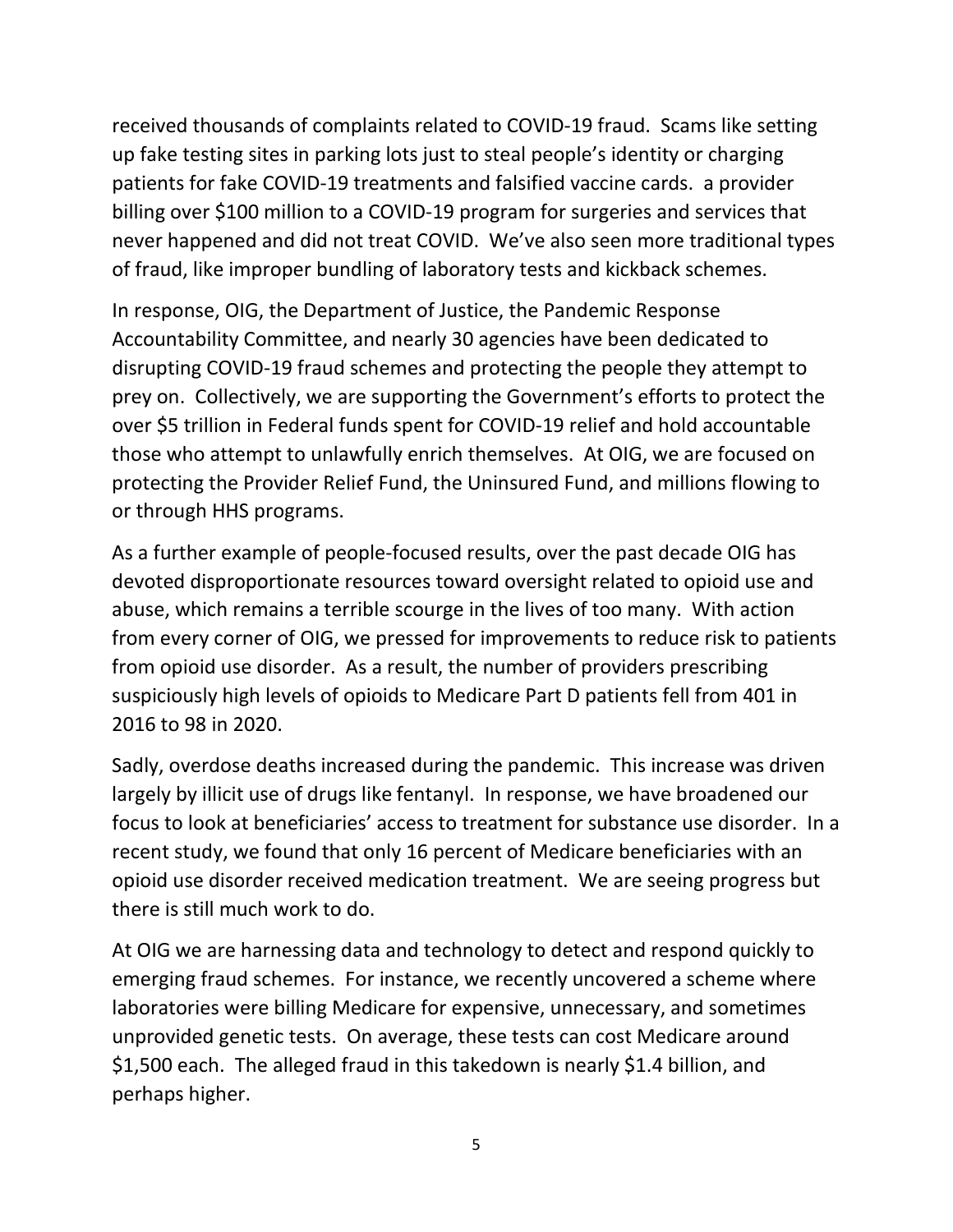OIG worked quickly to shut down this fraud scheme. In just a few short months, OIG took tips from our hotline, conducted comprehensive data analysis, and spearheaded a national law enforcement takedown. We also educated the public to prevent beneficiaries from getting caught up in these schemes. Our actions got results. We saw an 86-percent decline in billing for these tests by the top referrers. Medicare suspended payments for 26 laboratories. And we aren't done yet. We are using every criminal, civil, and administrative tool to recover misspent funds.

To achieve results, our work must be pragmatic. And that's Mack's second value. For OIG, being pragmatic starts by understanding the complex environment in which programs and health providers operate. Our recommendations and guidance must be rooted in facts and be useful in practice. They must be designed to achieve meaningful improvement or change.

Sometimes pragmatic solutions involve tweaking existing systems. And sometimes being pragmatic requires fresh thinking and broader solutions. Actionable change must be rooted in a clear understanding of the problem at hand, realistic, and scaled to the problem it seeks to fix.

At OIG, we use a data-driven, fact-based approach to address the most pressing problems in health care. We think carefully about how OIG's work can be used. We consider how HHS programs can address findings and implement recommendations from a practical, operational perspective. We consider the context in which the program operates. The same is true when conducting oversight of a specific provider, grantee, or contractor. For complex problems, we also consider who else might need to take action to achieve the desired outcome.

We are bringing this pragmatic lens to our oversight of nursing homes. Improving nursing home performance and the care they provide is my number one priority as Inspector General.

We have all watched with distress and profound sadness as nursing home residents and staff suffered greatly during the pandemic—to date over 200,000 nursing home residents and staff have died from COVID-19. Clearly, we as a Nation were not prepared for such a sweeping health emergency. And clearly, the devastation was not contained fast enough. Things must change—and change significantly. We will get past COVID-19, but the significant concerns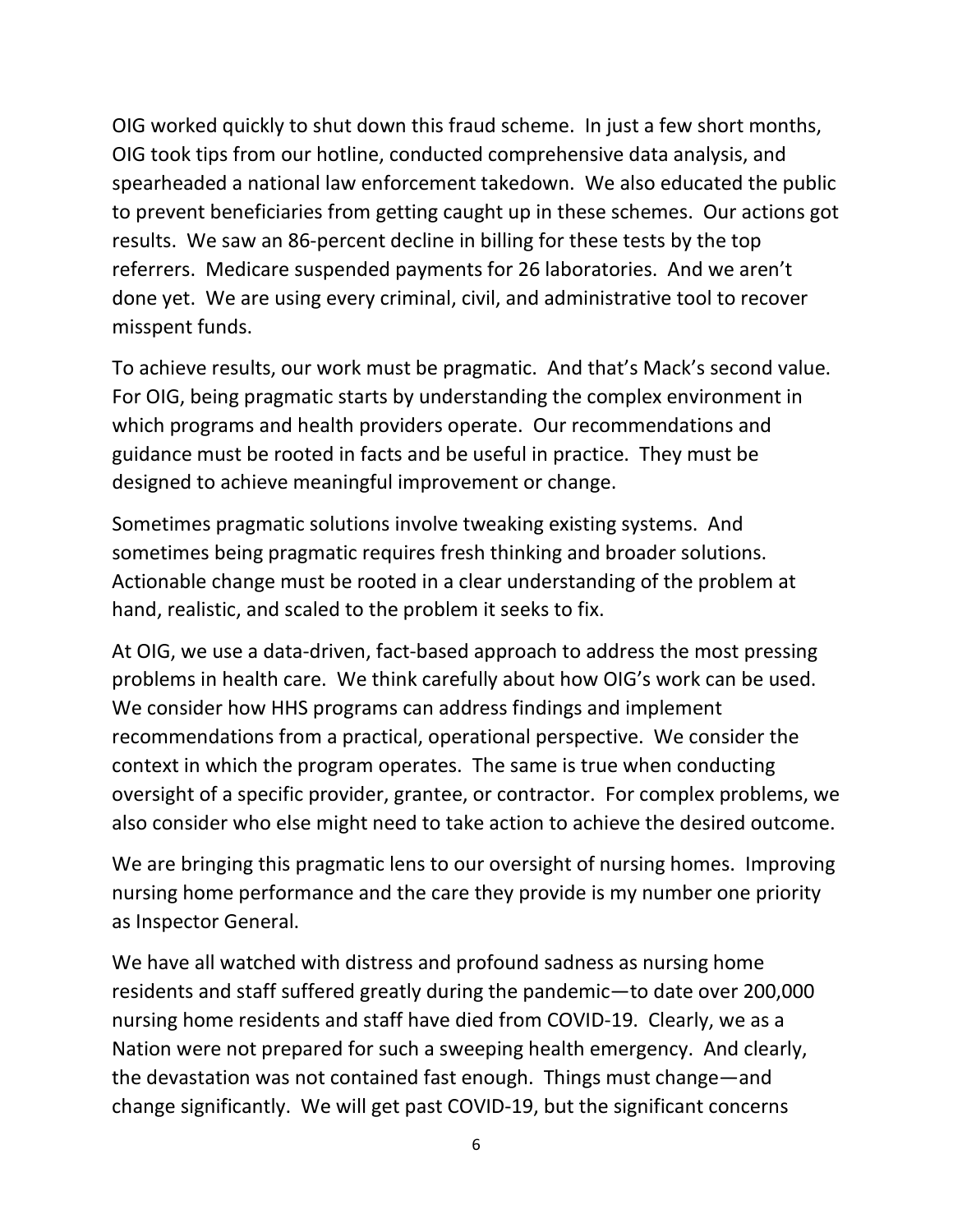about nursing home care must be addressed. OIG oversight over the course of two decades has documented multiple substantial, entrenched problems. These problems recur in fundamental areas like nursing home performance, resident quality of care, and Federal and State oversight.

In a three-part series, OIG is examining the toll that COVID-19 took on nursing homes. We will learn from what happened, spur meaningful and sustainable improvement in nursing homes, and better prepare for future public health emergencies.

The first report in the series found that two in five Medicare nursing home residents had or likely had COVID-19 in 2020. We also demonstrated that the pandemic did not impact residents equally. Black, Hispanic, and Asian residents experienced significantly higher rates of COVID than White residents. By focusing on residents, our report aimed to give voice to those who died or became sick. In doing so, we sought to contribute to the public discussion about the extreme vulnerability of nursing home residents.

For Part 2 of the series, we are taking a comprehensive look at the characteristics of nursing homes hardest hit by the pandemic. Part 3 will address the strategies that nursing homes used to mitigate the unprecedented challenges of COVID-19.

We have reached an inflection point. The time is now to set a new course. Nursing homes can be better. To make them better we must be pragmatic and recognize the very real obstacles facing them. These obstacles include severe staffing shortages, aging buildings and other infrastructure, ineffective oversight, and fractured funding systems, just to name a few. Going forward, we want to raise the bar for nursing homes and nursing home oversight. And to do so in a way that acknowledges and accounts for the complexity and difficulty of nursing home care.

During my confirmation hearing, I outlined a three-part strategy for OIG's oversight of nursing homes. Like any good Government agency, we've given it an acronym. We call it the PRO strategy:

P for Performance—understanding what makes poor performing nursing homes fail.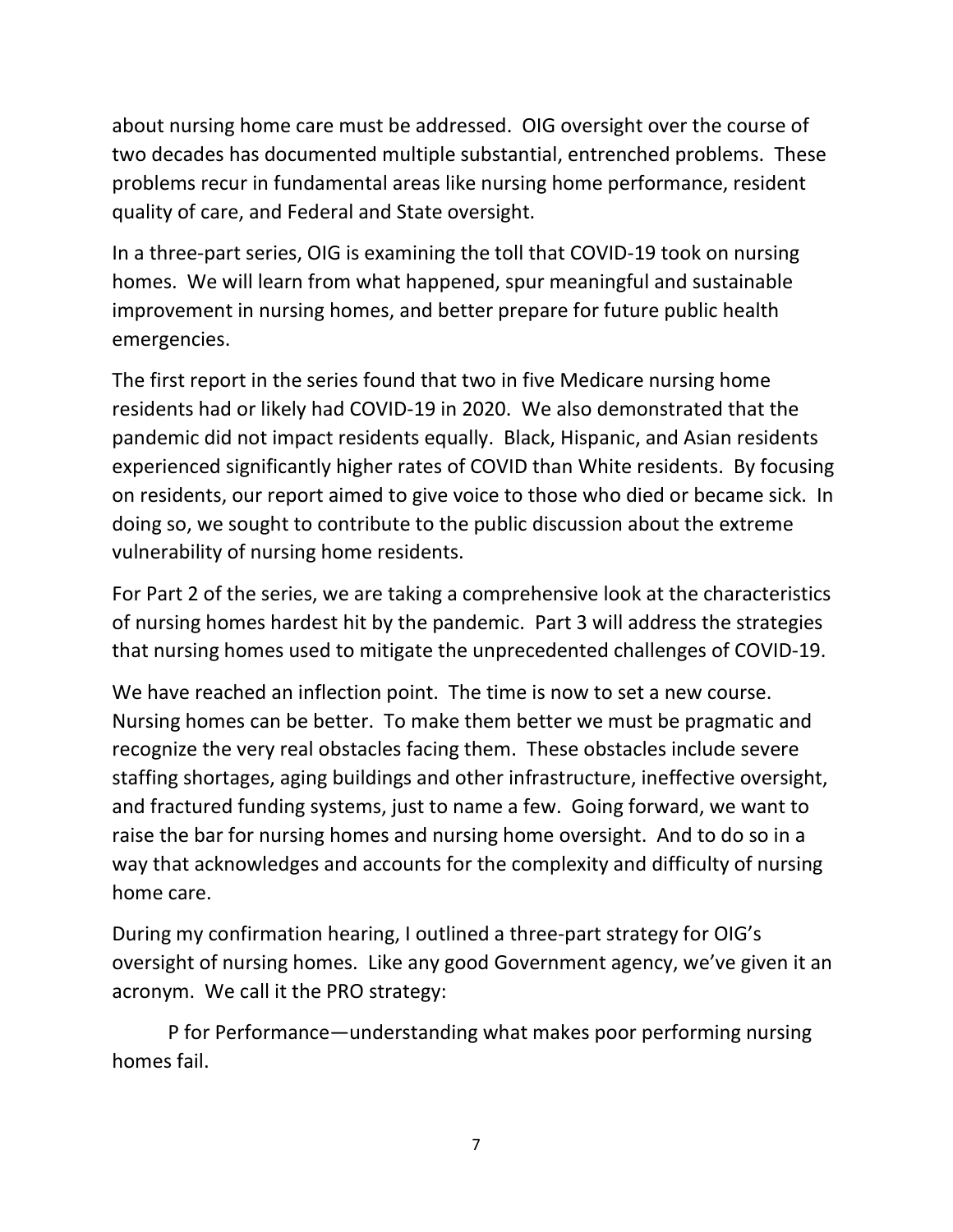R for Residents First—ensuring that nursing homes prioritize quality of care and quality of life for residents.

O for Oversight—ensuring that the entities responsible for nursing home oversight—the Centers for Medicare & Medicaid Services (CMS) and the States detect problems quickly and insist on rapid remediation.

We are coordinating with CMS as it implements the President's recently announced plan to improve safety and quality of care in nursing homes.

Getting nursing home improvement right will mean using the full range of data, tools, and authorities available to CMS, OIG, States, and others. It will require listening to the perspectives of residents, their families, nursing home providers, and other providers along the continuum of care. Change must be grounded in a clearsighted understanding of the problems and their root causes. It will require innovative and creative problem-solving. And sustained commitment. OIG is making that commitment.

The third key value is preparedness. It is critical to prepare for problems in advance, like Mack salting roads before a snowstorm that might quickly turn into a blizzard. Being ready for what's next ensures that an organization can adapt and respond to adversity. Preparedness means having the tools and vision to respond effectively when the unexpected happens. Sometimes, preparedness requires developing a better understanding of risks that are not clearly defined.

At OIG, we focus on identifying emerging and growing risks that might negatively affect the over 100 programs at HHS and the millions of beneficiaries those programs serve. For instance, as COVID-19 fraud schemes emerged and evolved, we warned the public and other stakeholders through fraud alerts and other educational efforts. We knew it was important to get word out so people could take steps to protect themselves.

Preparedness also ensures that an organization successfully confronts change. We recognize that changes in health care do not all move at the same pace. We provide independent and objective information so that policymakers and other stakeholders can better understand and prepare for the effects, including potential pitfalls, of change.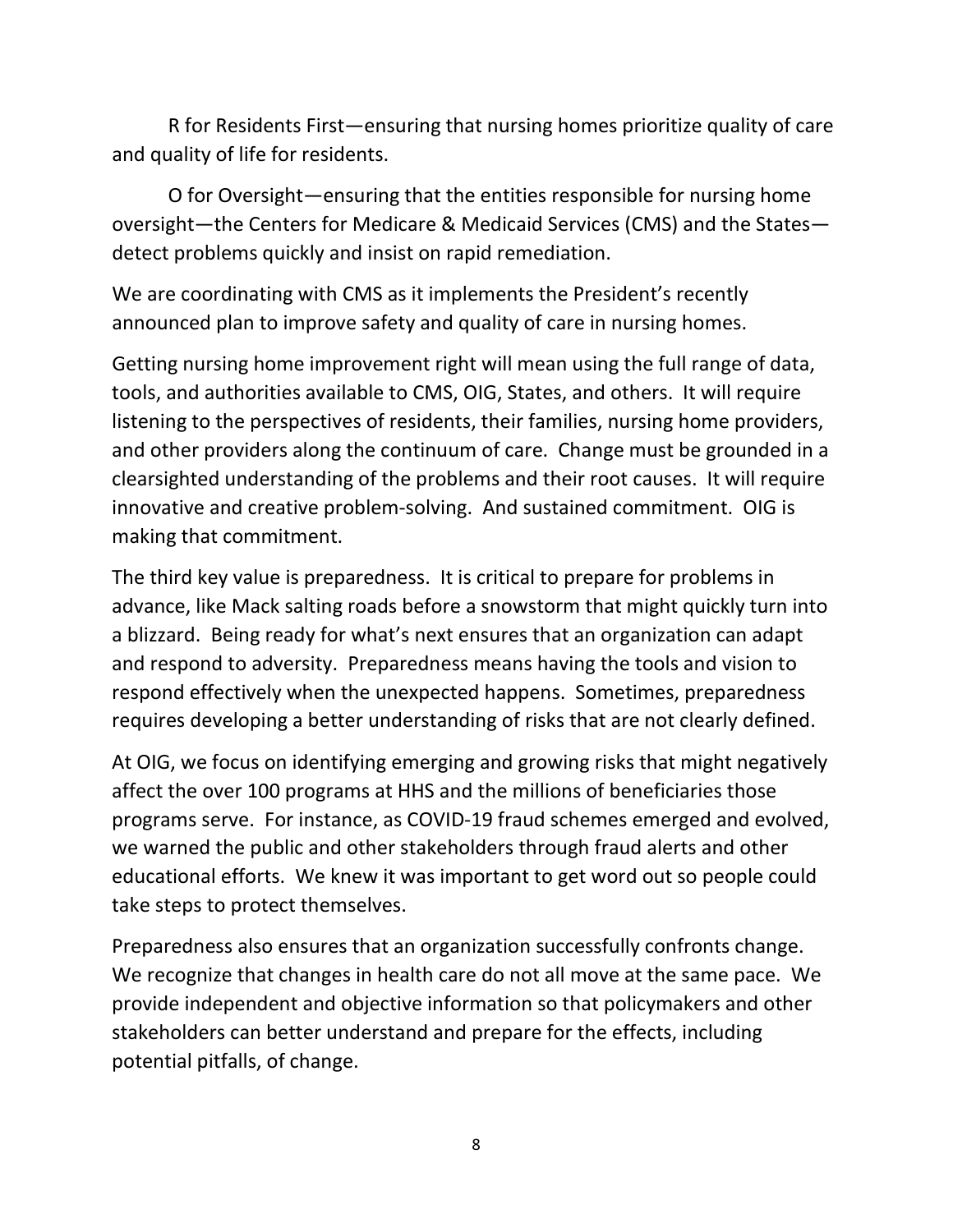A good example is our recent work looking at telehealth during the pandemic. Rapid expansion of telehealth and new policies led to many questions from many stakeholders. We are conducting reviews to address some of these questions. We want to identify risks that might help policymakers best prepare for the future of telehealth in HHS programs. For instance, an early concern was that expanded telehealth policies would result in patients getting care from providers who did not know them or their medical histories. Our analysts found a noteworthy trend in Medicare claims data responsive to this concern. We issued a data snapshot that found in 2020, 84 percent of Medicare beneficiaries received telehealth services only from providers with whom they had an established relationship. This was somewhat unexpected. But a good indicator that this particular concern about expanded telehealth had not materialized.

Our work examining telehealth continues, including joint work with other offices of inspector general under the auspices of the Pandemic Response Accountability Committee. This work will paint a comprehensive picture of telehealth and program integrity risks across several Federal health care programs.

You can find more information about our telehealth oversight in our work plan on our website, and I look forward to sharing the results of our work as it is completed.

Beyond telehealth, we are looking more broadly at health technology. Understanding the risks associated with technology in a rapidly changing health care delivery system requires a holistic approach that taps into expertise. It requires tapping into expertise within OIG as well as from other Government agencies, the health care industry, and consumers. There is a lot to learn, and a lot of important questions to answer. We are starting to delve more deeply into those questions.

We are developing a health technology oversight strategy to guide our work and ensure that we are well positioned to respond to emerging risks. Key topics we want to explore include:

- the use and effectiveness of technology to drive value for patients and the programs that serve them;
- reducing privacy and cybersecurity vulnerabilities;
- promoting ethical compliance related to health technology; and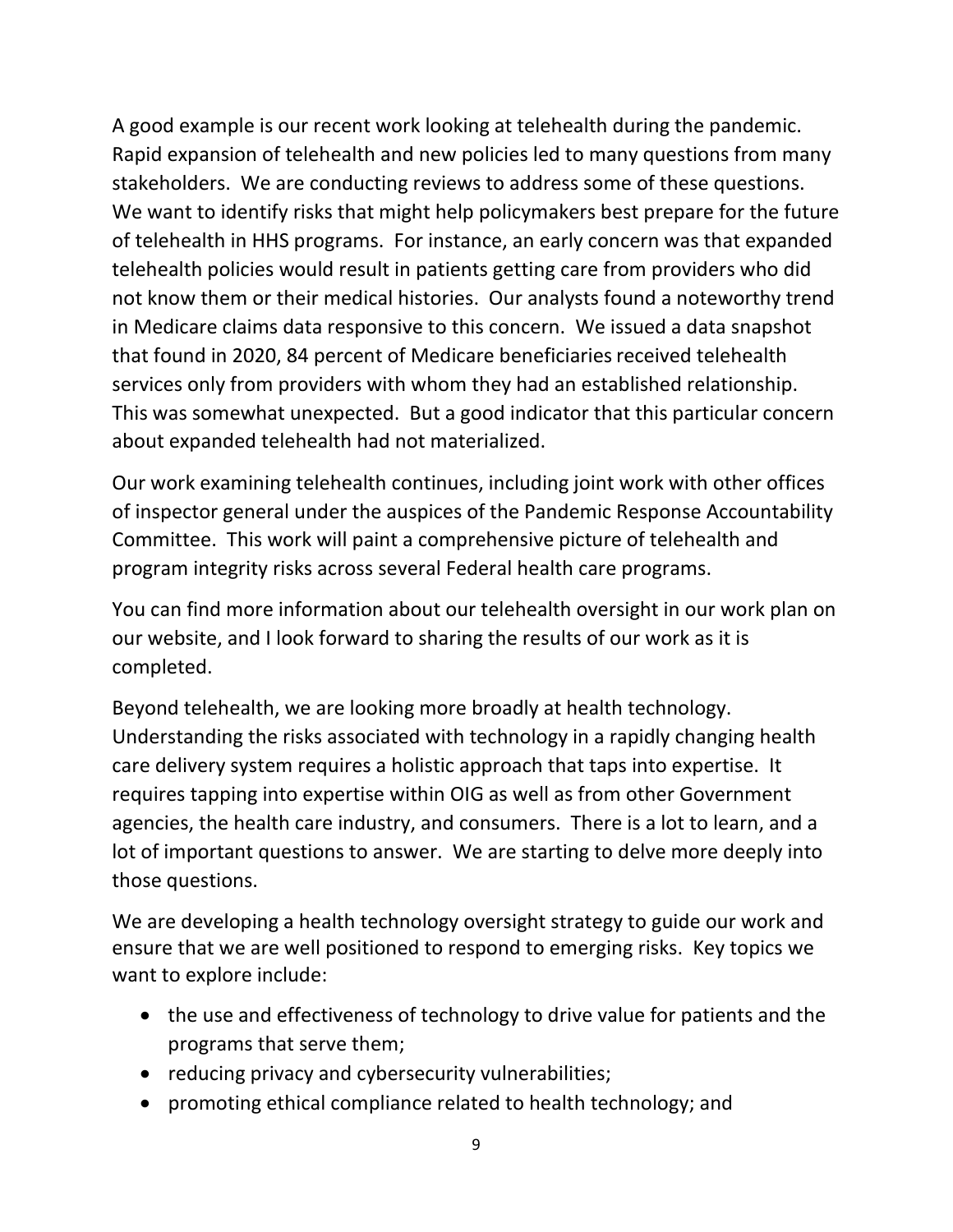• enhancing a data-driven health care system that supports getting the right data to the right person at the right time, including in emergencies.

Ensuring that an organization is prepared to detect and respond to risks is also an essential feature of modern, effective oversight and compliance. Our CIAs reflect this. As compliance programs have become more sophisticated, CIAs have encouraged providers to regularly evaluate their risks, and then use the results of that assessment to tailor their oversight plans. Being responsive to specific risks ensures that an organization's scarce compliance resources are spent looking for potential problems in areas that have the most impact.

Combating health care fraud and improving compliance are most effective when everyone is prepared with the best information available. To that end, OIG will continue to conduct responsive, relevant oversight work; explore new ways to make data and toolkits available to the public; warn patients and providers so they can protect themselves from harm; and find more ways to explain the vulnerabilities that OIG identifies. With enhanced information and more modern tools from OIG, my hope is that compliance professionals can better help organizations prepare for new and emerging risks.

Transparency is the fourth value I will focus on today. Transparency is often the necessary condition for improved responsibility, accountability, and trust, which are key characteristics of high-performing organizations.

As compliance professionals, you have firsthand experience with the value of transparency in detecting problems and improving compliance. Compliance programs have come far over the last three decades. I applaud the compliance profession for its leadership in elevating the quality and effectiveness of compliance programs, and for setting the clear expectation that just having a compliance program is not enough—action is also needed. I also commend the strong emphasis on transparency in effective compliance programs.

OIG's CIAs reflect the importance of transparency in improving accountability. Knowing specifically who is responsible for actions of an organization is a strong incentive that OIG and compliance professionals know can bring about meaningful change. In recent CIAs, individuals—not just organizations—are legally bound to meet the CIA's terms. This has included CIAs for several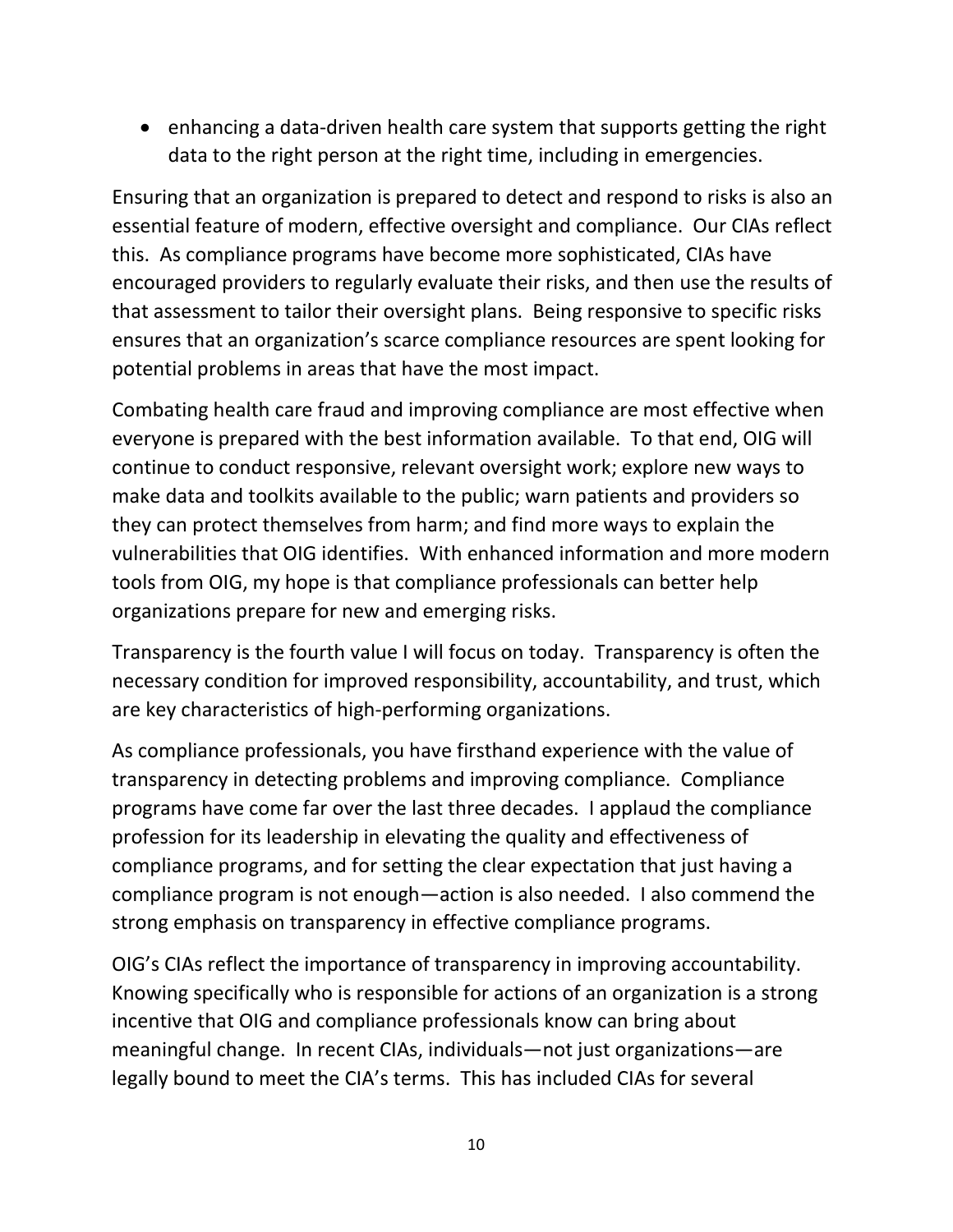individual owners of medical practices, owners of a laboratory company, and an owner of a hospital system. If the terms of the CIA are not met, OIG can hold these individuals accountable by excluding them.

Of course, transparency is more than holding people responsible. It is also about uncovering facts and shedding light on problems. It allows for rapid detection and mitigation of risk.

Transparency can also improve our understanding of barriers to high-quality health and welfare outcomes that all patients deserve.

One important area is better understanding health inequity, a longstanding problem brought to the forefront during the pandemic. We are currently assessing the types of demographic data that CMS, the Centers for Disease Control and Prevention, and other programs collect and maintain. Do these agencies have complete and accurate data necessary to identify and address longstanding disparities for communities of color and those who are economically disadvantaged? OIG is examining this issue to shed light on potential limitations in these programs. Having the right data is critical to understanding how to advance health equity.

Transparency brings me back to the modernization initiative. As we work to update OIG's data and other information, transparency is at the forefront. Mack would have appreciated this initiative—working to make important information clear and easy to find. And endeavoring to put the right tools and data at your fingertips to help you spot risks early and mitigate them effectively. OIG will be transparent about our action items and deliverables. On our website, we will provide a list of modernization actions we plan to implement and when we expect to have them done.

OIG's work and our partnership with the compliance community will be guided by Mack's four values—people-focused results, pragmatism, preparedness, and transparency. If there is one takeaway from this session, it is that OIG is committed to meaningful and sustainable progress. And we count on the compliance community to help us carry that progress forward. At OIG, we can write the guidance or provide the data. But it is up to compliance professionals, attorneys, auditors, and executives to turn those words or data into action and into tangible improvements for patients and providers across your organizations.